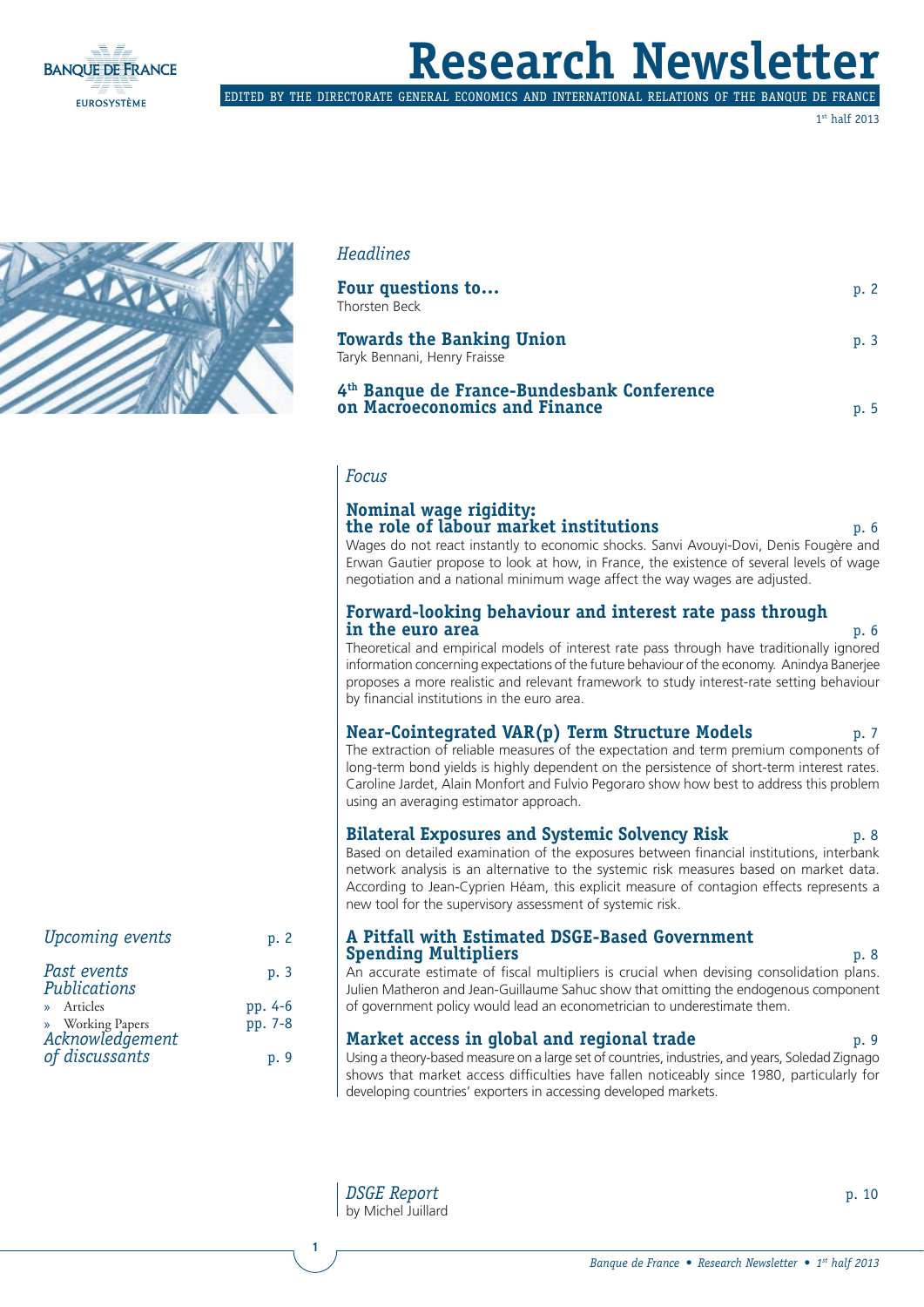#### **Coming up**

Seminar BDF/TSE, Laura Veldkamp (New York University), 3rd September, 2013

Conference BDF/BCE/BoE, "What has OTC derivatives reform achieved so far?" 11-12 September, 2013

Seminar BDF/TSE, Marija Vukotic (Warwick University), ''Sovereign debt crisis and private credit,'' 17 September, 2013

Seminar BDF/TSE, François Gourio (Boston University), 24 September, 2013

Conference ACP, "Risk taking in financial institutions, regulations and the real economy," 14-15 October, 2013

Conference BDF/BCE « Retail payments at a crossroads: Economics, strategies, and future policies », 21-22 October, 2013

Conference DEMS: Firm's Behavior in the Crisis: What do Micro Data tell us? 28-29 November

Seminar BDF/TSE, Olivier Coibion (UT Austin), 3 December 2013-06-12

Conference SEMSI, "Global banking," 13 December 2013

Conference SAMIC/AMSE, "Labor market," 16-17 December 2013

**2**

### **Four questions to… Thorsten Beck**



Professor of economics, Tilburg University and CEPR

*There is a general consensus on the need for a banking union and on its key features. Such a union would help the euro area to break the vicious circle between sovereign debt and banks. What obstacles do you see in the way of further banking integration?*

I see two barriers for the banking union. One is that we have to separate the treatment of the legacy assets from the forward-looking problem, to deal with the immediate crisis before introducing long-term reforms. The other is about the political economy. It seems that governments are not quite ready yet to cut their direct links to the banking system. The calls for German savings and cooperative banks to stay out of the banking union or the continuous search for national champions are indications that there is still too much political interest in the banking system.

Economists often think that they know the solution but they tend to forget the political economy aspect of it. It's an illustration of the Coase theorem: there is a tension between efficiency and distribution — the optimal solution cannot be reached because somebody has to pay. So we have these summits that come with great promises at war time and give a lot of relief to markets, and then a couple of months later we go back as the pressure abates …

#### *In the current debate, bank supervision powers are seen as either left in the hands of national authorities or coupled with the ECB's lender of last resort function. Why weren't they rather allocated to the deposit insurance system or to the various funds that ultimately bear the costs of excessive forbearance or suboptimal loan decisions?*

There are two answers to that. The first is euro area-specific and boils down to the fact that the ECB is really the only institution that has the credibility to take on this task in the short and long run. The European Banking Authority may not be strong enough to do it right now. The other is that there is a general trend for reintegrating bank supervision into the central bank, as we have seen with the Bank of England or the Federal Reserve. And I think that's because the financial vortex cannot be separated any more from the macro prudential part. There could possibly be an issue over these ''chinese walls'' between monetary policy and the supervisory function, but I am not sure whether they are required at this stage. In the long term it is true that institutional safeguards are warranted, but right now such a separation is not going to be a primary concern.

#### *From the vantage point of your recent VoxEU ebook, would you rather favour a unified-regulator framework under the auspices of the ECB, or a multi-regulator one with the lender of last resort and closure/restructuring functions kept under the responsibility of separate institutions?*

I would rather see the resolution authority kept outside the ECB, with a possible resolutioncum-deposit insurance function. Otherwise we have another conflict of interest. Those who supervise on a daily basis may not want to recognise their mistakes so they could call for more forbearance. Whereas those in the resolution authority just want to protect and intervene early to prevent bank losses. Of course the question might be that both would be looking at the same banks. On site, there could be some costly duplication, because you can't force people to share their soft information and the resolution authority may want to intervene separately. But off site information sharing is not a problem. Examinations can be based on the same data requirements, even if they are processed differently.

…/…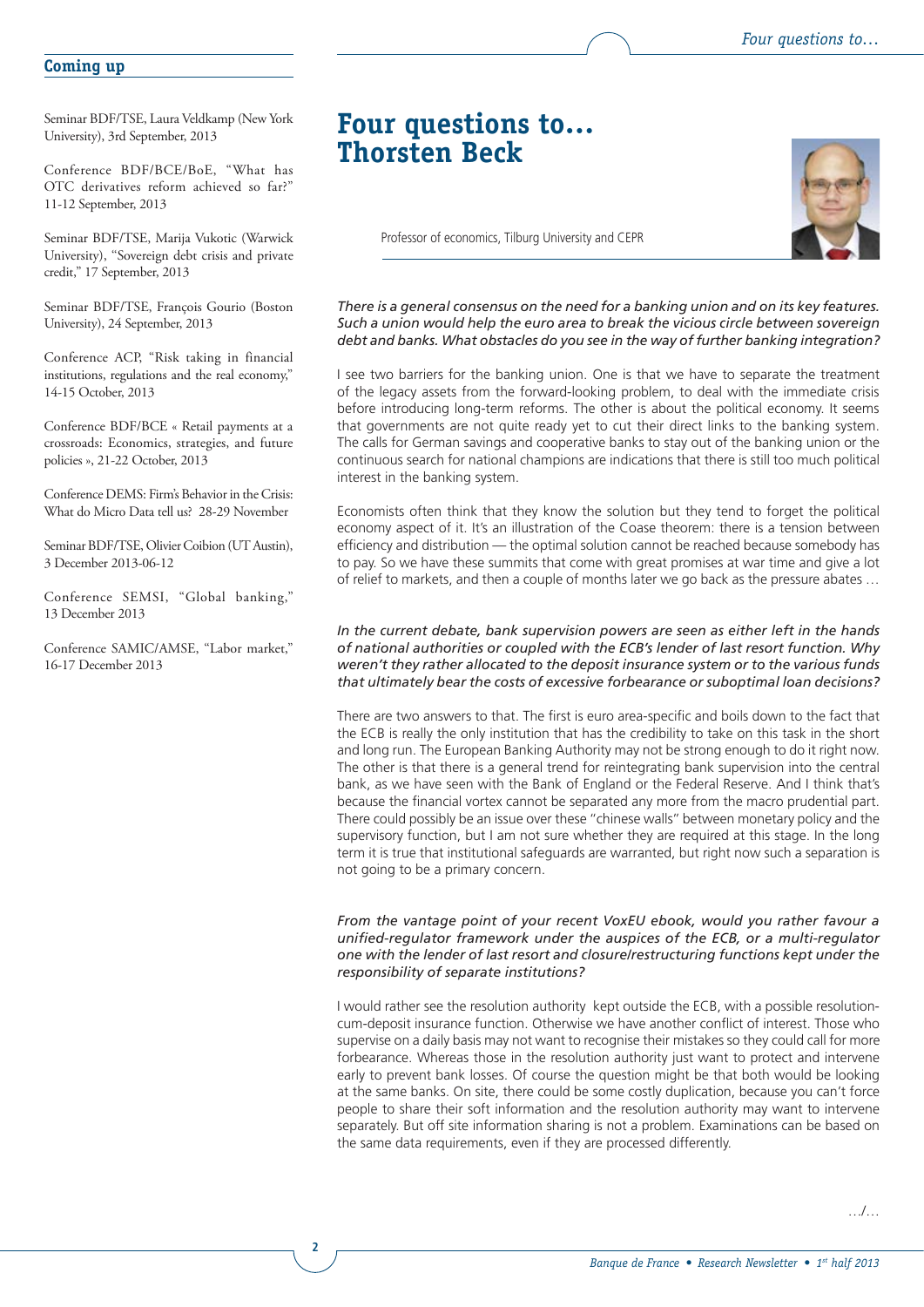#### *Conferences and symposiums*

Seminar "Green growth: from theory to implementation" • Paris, March 21, 2013

Conference "Globalization and labor market outcomes: recent advances" • Paris, 16/17 May 2013

4th Banque de France – Deutsche Bundesbank Macroeconomics and Finance Conference • Paris, May 23-24, 2013

Conference "Global Spillovers and Economic Cycles" • Paris, 30-31 May 2013

#### *At which stage of the banking union do you think it will become possible for the European Stability Mechanism to relieve weaker states of the burden of rescuing banks?*

The ESM has the resources to take over the legacy assets directly, and it should do it right now because in a banking union we need to break the links between banks and governments anyway. I understand the logic behind the banking union being a prerequisite for resolving banks, but the risk is that by kicking the can down the road, the problem is going to get worse: growth is not picking up, bank supervision won't be enough. So, the legacy problems have to be addressed now in order to gain time to undertake the necessary institution building for the banking union.

*Current events*

## **Towards the Banking Union**

The year 2012 was marked by the launch of the Banking Union, an ambitious and decisive initiative aimed at breaking the vicious circle between bank and sovereign risks and addressing the threat of a fragmentation of euro area banking markets. From the outset, the Banque de France and the *Autorité de contrôle prudentiel* (ACP – the Prudential Supervisory Authority) played a particularly active role in supporting and developing this new institutional framework.

Following on from the conclusions of the Van Rompuy Report, the European Summit meeting of 28-29 June 2012 recommended the creation of a single integrated financial framework for the euro area, a Banking Union, based on three complementary pillars:

• A single supervisory mechanism (SSM) for all banks in the euro area and in non-euro area EU Member States wishing to join. The effective establishment of this first pillar is a prerequisite for the European Stability Mechanism to be able to lend directly to troubled banks without involving Member States;

- A bank resolution mechanism (crisis management) and a single resolution fund;
- A single deposit guarantee scheme.

**3**

The main calendar and rules for the creation of the SSM were agreed at the ECOFIN meeting of 12 December 2012, and welcomed by the European Council meeting of 13-14 December 2012:

• The SSM, comprising the ECB and national bank supervisors, will have legal authority over all banks in the euro area and those in non-euro area Member States which have joined the mechanism. The extent of the ECB's operational involvement will depend on the size of the credit institution concerned. Three criteria will be used in this respect, namely i) the value of the institution's assets (above 30 billion euro), ii) the size of the institution's assets as a proportion of national GDP (20%, with a minimum of 5 billion euro), and iii) a presence in at least three countries. Banks meeting at least one of these three criteria will come under the direct operational supervision of the ECB. All others will be supervised at national level. However, in the latter case, a number of safeguards will be put in place: aside from the fact that the ECB will be able to ask to directly supervise any institution it chooses, the respective roles to be carried out by the "central" authority and national authorities will also be stipulated in an ECB regulation. National authorities will thus be required to follow specific procedures in carrying out their supervisory activities and will have to report their findings to the ECB on a regular basis:

• To avoid non-euro area Member States systematically finding themselves in a minority, notably in any mediation proceedings, a double majority of countries both in and outside the euro area will be required for European Banking Authority decisions;

<sup>1</sup> "Towards a Genuine Economic and Monetary Union", presented to the European Heads of State and Government on 26 June 2012. 2 Even if most of the day-to-day supervision will continue to be carried out by the ACP, in accordance with the decentralisation principle already used for the Eurosystem's monetary policy.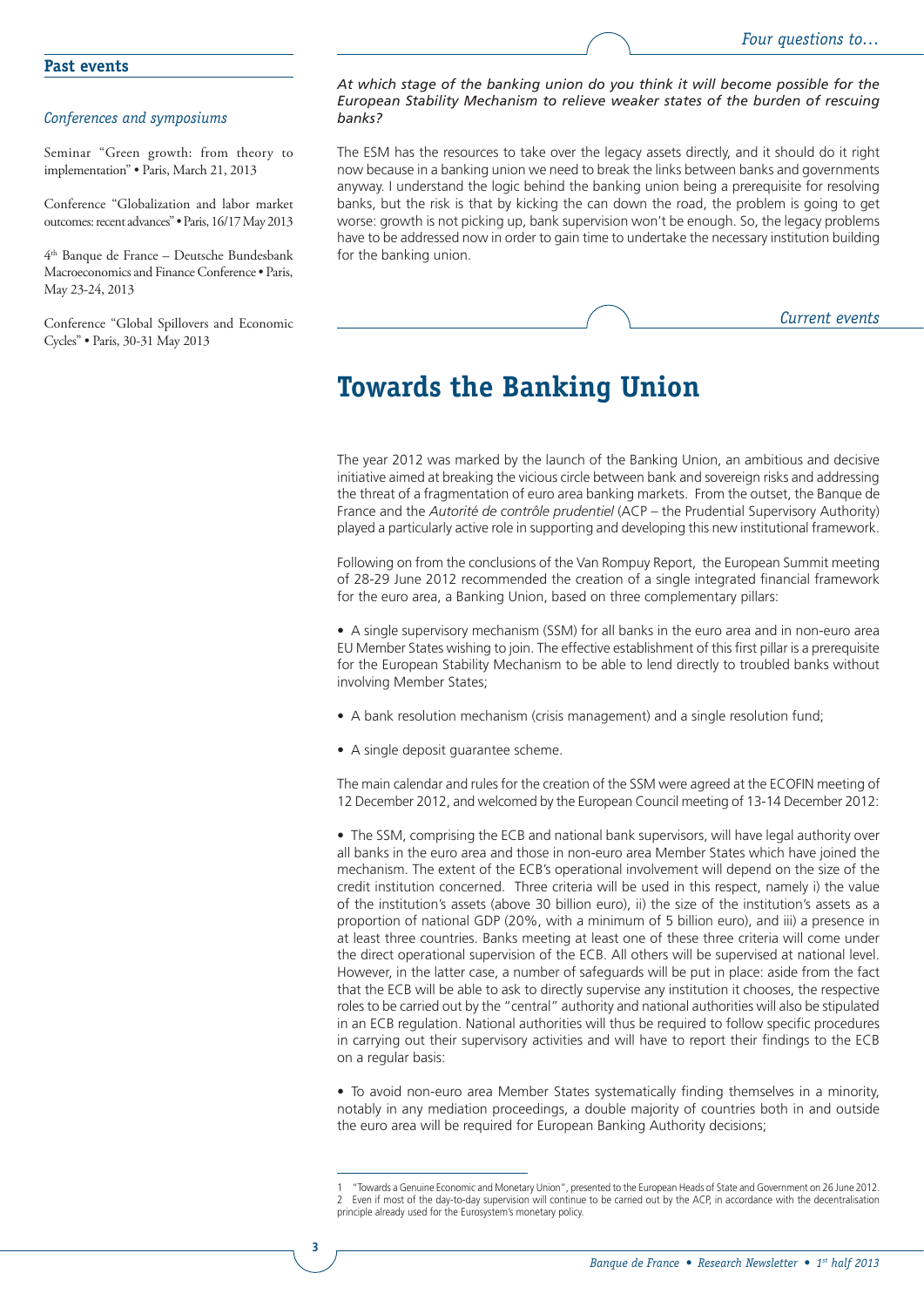#### **Publications in the 2nd half of 2012**

*"*Sticky wages: Evidence from quarterly microeconomic data", H. Le Bihan, J. Montornès, T. Heckel, American Economic Journal: Macroeconomics, July

*"*The Money Demand Function for the Euro Area: Some Empirical Evidence*"*, S. Avouyi-Dovi, F. Drumetz, J-G Sahuc, Bulletin of Economic Research, July

"Testing Catching-Up between the Developing Countries: 'Growth Resistance' and Sometimes 'Growth Tragedy'*"*, G. Dufrenot, V. Mignon, T. Naccache, *Bulletin of Economic Research, October*

"Monthly GDP forecasting using bridge models: Application for the French Economy", K. Barhoumi , O. Darné, L. Ferrara, B. Pluyaud, *Bulletin of Economic Research,* December

*"*Bilateral Exposures and Systemic Solvency Risk*"*, C. Gourieroux, J-C. Héam, A. Monfort, *Canadian Journal of Economics*, November

*"*Estimation of consistent multi-country FEERs*"*, K. Herve, B. Carton, *Economic Modelling,* July

*"*Macro-financial linkages and business cycles: A factor-probit approach*"*, L. Ferrara, C. Bellégo, *Economic Modelling,* September

*"*The changing role of house price dynamics over the business cycle", G. Dufrénot, S. Malik, *Economic Modelling*, September

*"*Nowcasting the French Index of Industrial Production: A Comparison from Bridge and Factor Models*"*, V. Brunhes-Lesage, O. Darne, *Economic Modelling,* November

*"*Convergence of firm-level productivity, globalisation and information technology: Evidence from France*"*, R. Lecat, P-A. Chevalier, N. Oulton, *Economics Letters*, August

"Financial Reforms and Income Inequality*"*, L. Agnello, S. Mallick, R. Sousa, *Economics Letters*, September

*"*On the Severity of Economic Downturns: Lessons from Cross-Country Evidence*"*, L. Agnello, C. Nerlich, *Economics Letters,* October

*"*Perceived inflation*"*, D. Irac, J. Accardo, C. Célerier, N. Herpin, *Économie et Statistique*, July

*"*Effects of minimum-wage rises on average wages*"*, G. Verdugo, G. Cette, V. Chouard, *Économie et Statistique*, October

• There will be specific rules for the participation of non-euro area Member States represented on the SSM Supervisory Board but not on the ECB Governing Council;

• The operational implementation of the SSM will begin one year after the legislation has come into force.

Following the trialogue discussions, which concluded on 19 March 2013, some aspects of the two proposed regulations were adjusted, without affecting their overall balance. Germany will not be able to adopt the proposals in the Council until it has consulted its parliament. The European Parliament, meanwhile, should adopt the proposals in the coming weeks or possibly months (a postponement of the adoption until the autumn cannot be ruled out).

While the SSM is a major step forward, it is also important to make headway on the other two pillars of Banking Union, a common bank resolution mechanism including the creation of a single recapitalization fund for troubled banks, and a single deposit guarantee system. The European Council meeting of 14-15 March 2013 requested that an agreement be reached before June 2013 on i) the bank recovery and resolution Directive which will provide EU Member States with a common set of tools for preventing and resolving bank defaults, and on ii) the deposit guarantee scheme Directive, ensuring greater harmonisation and a fair balance between home and host countries. Once these directives have been finalised, the European Commission plans to put forward a draft regulation to create a single resolution system specifically for countries taking part in the SSM.

At the Banque de France and the Autorité de contrôle prudentiel, the Banking Union project has prompted reflection on a number of issues, drawing both on existing studies and providing the basis for new research. Some of the particular areas of focus, for example, are the early detection and analysis of systemic risks, the calibration and implementation of macro-prudential instruments and the interaction and coordination between the authorities in charge of macroprudential policies at both European and national level. In this context, it should be noted that the draft French banking law gives the Bank an explicit mandate to maintain financial stability, in conjunction with the future *Conseil de Stabilité Financière* (Council for Financial Stability). The issue of resolution is also a major concern, and the banking law gives the ACP new rights in this field and changes its name to the *Autorité de contrôle prudentiel et de résolution* (ACPR – Prudential Supervision and Resolution Authority). The harmonisation of macro and micro-prudential supervision methods should also prompt new, more in-depth research and analysis, notably in the field of risk management. Moreover, the preparation required for meetings of the SSM Board should also lead to more systematic comparative analyses with banking systems in other SSM-member countries.

#### *Taryk Bennani, Henri Fraisse*

Taryk Bennani is head of the Macro-Finance Division at the Financial Stability Directorate of the DG Operations. He was previously the Banque de France's representative in New York. He has been trained as an engineer before being a graduate of the ESSEC then of Stanford University.



Henri Fraisse is head of the Actuarial Research and Simulation Division at the Research Directorate of the Autorité de contrôle prudentiel (Prudential Supervisory Authority). He was previously deputy head of the Microeconomic Studies Division at the Microeconomic and Structural Analysis Directorate of the DG Economics and International Relations. He is a graduate of the ENSAE and holds a PhD in economics (Cornell University).



1 "Towards a Genuine Economic and Monetary Union", presented to the European Heads of State and Government on 26 June 2012.<br>2 Even if most of the day-to-day supervision will continue to be carried out by the ACP, in acc principle already used for the Eurosystem's monetary policy.

…/…

**4**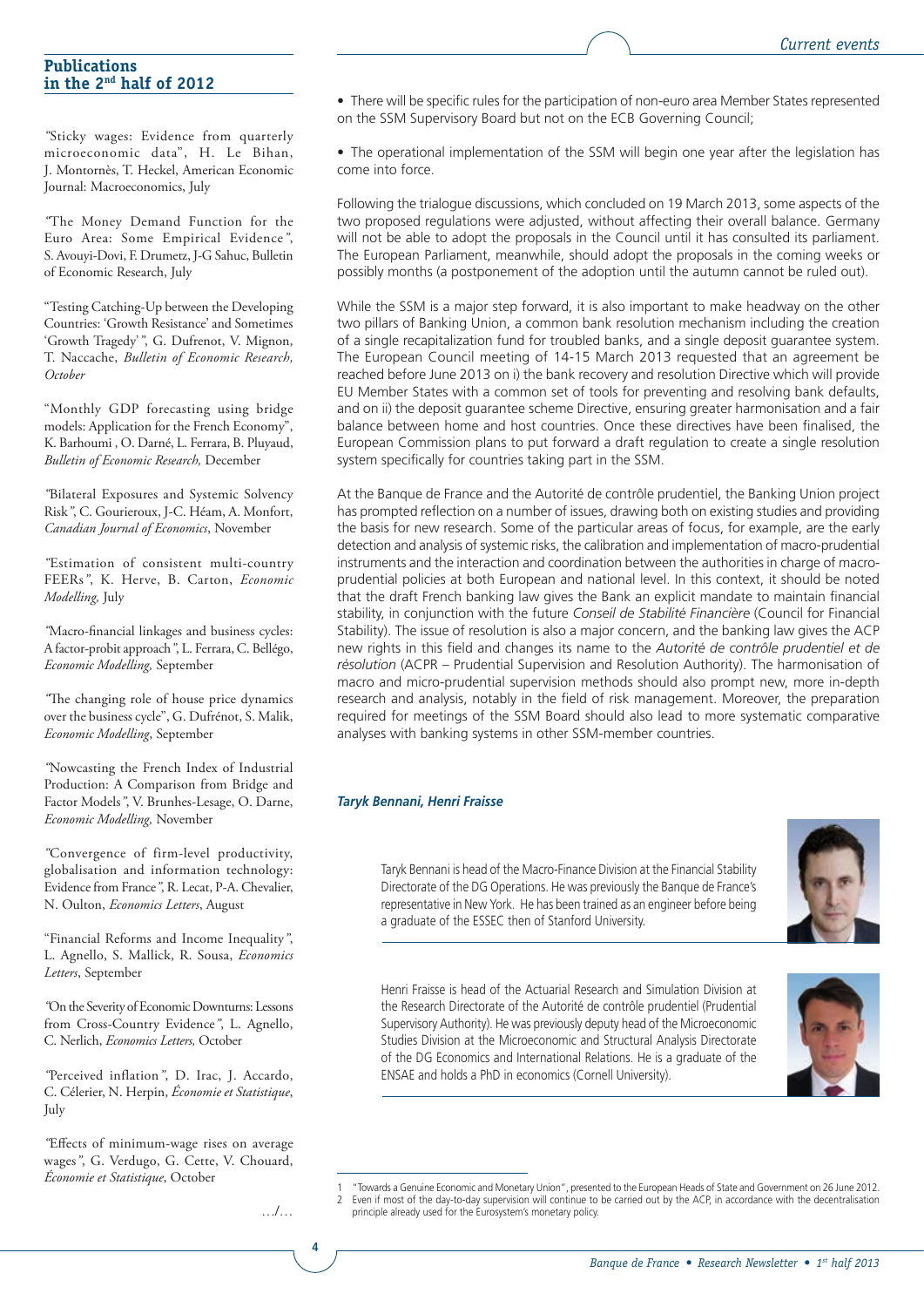*"*Global Excess Liquidity and Asset Prices in Emerging Countries: A PVAR Approach*"*, S. Brana, M-L. Djigbenou, S. Prat, *Emerging Markets Review,* September

*"*Produce or speculate? Asset bubbles, occupational choice & efficiency*"*, E. Challe, P. Cahuc, *International Economic Review,* November

*"*Voluntary Cooperation in Terms of International Financial Supervision*"*, P. Diev, *International Review of Finance*, September

*"*Job Durations With Worker-and Firm-Specific Effects: MCMC Estimation With Longitudinal Employer", G. Horny, R. Mendes, G. Van Den Berg, *Journal of Business and Economic Statistics,* July

*"*Macroeconomic Fluctuations and Corporate Financial Fragility*"*, C. Bruneau, O. de Bandt, Widad El Amri, J*ournal of Financial Stability*, December

*"*Two-way interplays between capital buffers and credit growth: Evidence from French banks*"*, V. Coudert, J. Coffinet, A. Pop, C. Pouvelle, *Journal of International Financial Markets, Institutions and Money*, December

*"*Convergence of Euro Area Inflation Rates*"*, C. Lopez, D. Papell, *Journal of International Money & Finance*, October

*"*How Does Fiscal Policy React to Wealth Composition and Asset Prices?*"*, L. Agnello, V. Castro, R. Sousa, *Journal of Macroeconomics,* September

*"*Identifying news Shocks from SVARs", P. Fève, A. Jidoud, *Journal of Macroeconomics*, December

*"*Price Stickiness and Sectoral Inflation Persistence: Additional evidence", J. Matheron, H. Le Bihan, *Journal of Money, Credit and Banking,* October

*"*Price setting in the euro area: some stylised facts from individual producer price data*"*, P. Vermeulen, D. Dias, M. Dossche, E. Gautier, I.Hernando, R. Sabbatini, H.Stahl, *Journal of Money, Credit and Banking*, December

"Nowcasting German GDP: A comparison of bridge and factor models", P. Antipa, K. Barhoumi, V. Brunhes-Lesage, O. Darné, *Journal of Policy Modeling*, November

*"*Credit constraints and the cyclicality of R&D investment: Evidence from France*"*, P. Aghion, N. Berman, L. Eymard, P. Askenazy, G. Cette, *Journal of the European Economic Association*, October

*"*Wage and Productivity Differentials in Japan: The Role of Labor Market Mechanisms", Y. Kalantzis, R. Kambayashi, S. Lechevalier, *Labour*, December

…/…

**5**

### **4th Banque de France–Deutsche Bundesbank Conference on Macroeconomics and Finance**

#### *23-24 May 2013*

The 4th Banque de France–Deutsche Bundesbank Conference focused on the causes and consequences of the crisis and of monetary policy in these exceptional times. In the first session on nonconventional monetary policy, Annette Vissing-Jorgensen and Arvind Krishnamurthy (Northwestern University) examined the relationship between the supply of private-sector short term debt and the supply of government bonds. Simon Gilchrist (Boston University) and Egon Zakrajsek (Federal Reserve Board) measured the effect of the announcement of the Federal Reserve's large-scale asset purchase programmes on private sector risk premiums. Lastly, Francesco Bianchi and Leonard Melosi (Duke University) developed a theoretical framework to account for the deferred impact of fiscal policy on inflation.

The second session was devoted to finance. Patrick Bolton, Tano Santos (Columbia University) and Jose Scheinkman (Princeton University) proposed a model for explaining some of the features that characterised the years leading up to the crisis, such as the rise in leverage among financial intermediaries. Thomas Philippon (French Ministry of Finance) questioned the efficiency of financial intermediation in the United States over the past 130 years.

Maurice Obstfeld (UC Berkeley) gave a keynote address, looking back over the weaknesses of the euro area (such as the unforeseen risk of contagion between the banking/financial system and sovereigns). His recommendations on the development of banking supervision, a bank resolution mechanism and a deposit guarantee scheme are largely consistent with the path of current European policies, as emphasised by Christian Noyer in his speech.

The third session related to fiscal policy in a monetary union. Giancarlo Corsetti and Luca Dedola (ECB) showed that monetary sovereignty and the issuance of sovereign debt in national currency are not a sufficient condition to eliminate self-fulfilling debt crises. Emmanuel Farhi (Harvard) and Ivan Werning (MIT) studied the benefits of a system of fiscal transfers in a currency union. Olivier Jeanne and Hou Wang (Johns Hopkins University) looked at the interaction between monetary policy and the dynamics of government debt in a model where the government may default.

In his policy lecture, "Who calls the shots? The problem of fiscal dominance", Jens Weidmann (President of the Deutsche Bundesbank) looked at the relationship between fiscal and monetary policy, showing how an excessively large deficit can lead to "fiscal dominance". He argued that although fiscal consolidation can have a negative impact on short-term growth, there is no question that its effects on long-term growth are beneficial.

The final session was on the assessment of levels of debt and risk. Andrew Atkeson, Andrea Eisfeldt and Pierre-Olivier Weill (UCLA) presented a new indicator for measuring financial soundness. Atif Mian (Princeton University), Kamelesh Rao (MasterCard Advisors) and Amir Sufi (Chicago Booth) analysed the impact of the bursting of the housing bubble on the geographical distribution of private consumption in the United States. Lastly, Juliane Begenau, Martin Schneider and Monika Piazzesi (Stanford University) showed that the major US banks used interest-rate derivatives not to hedge their interest rate risk but rather to increase their exposure.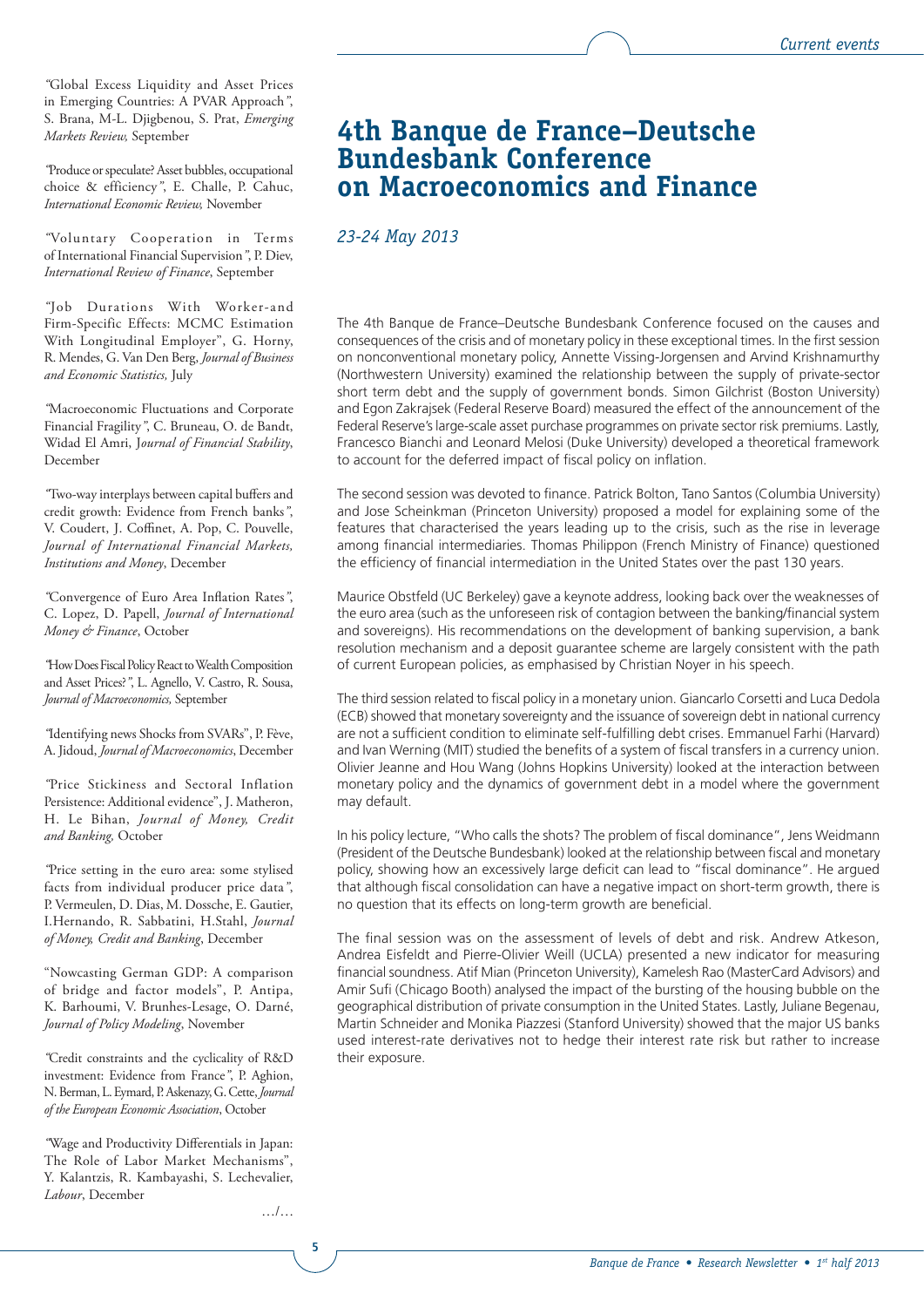*"*Market access in global and regional trade*"*, S. Zignago, T. Mayer, J. De Sousa, *Regional Science and Urban Economics*, November

*"*Global Sourcing under Imperfect Capital Markets*"*, J. Carluccio, T. Fally, *Review of Economics and Statistics*, August

« *La production bancaire dans les comptes nationaux : aspects méthodologiques et évaluation pour la France (1980‑2011)* », M. Beaujour, *Revue d'Économie Financière*, July

« *Investissement à long terme : enjeux pour la croissance, la stabilité monétaire et financière* », P. Jaillet, *Revue d'Économie Financière*, December

« *L'épargnant au bord de la crise* », L. Arrondel, V. Borgy, F. Savignac, *Revue d'Économie Financière*, December

*"*Is gold a safe haven or a hedge during recessions and bear markets?*"*, V. Coudert, H. Raymond, *Revue Économique*, September

*"*Évolution des inégalités salariales en France : Le rôle des effets de composition*",* G. Verdugo, H. Fraisse, G. Horny, *Revue Économique,* November

**6**

## **Nominal wage rigidity: the role of labour market institutions**

*Wages do not react instantly to economic shocks. Sanvi Avouyi-Dovi, Denis Fougère and Erwan Gautier propose to look at how, in France, the existence of several levels of wage negotiation and a national minimum wage affect the way wages are adjusted.*

New-Keynesian macroeconomic models, regularly used in monetary policy analysis, assume that economic agents adopt optimising behaviours at the microeconomic level. A crucial hypothesis in these models is that wages can remain fixed – for a certain period – in spite of economic shocks. Unlike the United States, France's wage adjustments are framed by a multi-level bargaining system (industry- and firm-levels) and by the existence of a relatively high national minimum wage. However, few empirical studies, particularly in Europe, have focused on the links between microeconomic wage rigidity and collective bargaining systems.

Based on individual data on wage agreements concluded at industry- and firm-level, Sanvi Avouyi-Dovi, Denis Fougère and Erwan Gautier study the impact of these agreements on wage rigidity.

The average duration of negotiated wages is roughly 10 months and about 20% of wage durations are exactly equal to one year. A significant proportion of French wage agreements contain several implementation dates, which suggests a certain degree of wage predetermination. Wage agreements are quite staggered over the year whereas the implementation dates of these agreements are concentrated on certain months of the year, especially in January and July. Negotiated wage increases depend on the macroeconomic context and particularly on past inflation and on the unemployment rate. Lastly, the existence of a national minimum wage coupled with the interactions between firm- and industry-level agreements play a significant role in the way wages are adjusted in France.

#### *S. Avouyi-Dovi, D. Fougère and E. Gautier, "Wage Rigidity, Collective Bargaining and the Minimum Wage: Evidence from French Agreement Data", Review of Economics and Statistics (forthcoming)*

Erwan Gautier is a consultant at the Microeconomic Analysis Department of the Banque de France and Professor at the University of Western Brittany. He is a graduate of the ENSAE and holds a PhD in Economics from the EHESS-Ecole d'Economie de Paris. His work focuses on price and wage rigidity and on the use of individual data for monetary policy. His articles have been published in journals such as Empirical Economics, the Journal of Economic Dynamics and Control, the Journal of Money, Credit and Banking and the Review of Economics and Statistics.

## **Forward-looking behaviour and interest rate pass through in the euro area**

*Theoretical and empirical models of interest rate pass through have traditionally ignored information concerning expectations of the future behaviour of the economy. Anindya Banerjee proposes a more realistic and relevant framework to study interestrate setting behaviour by financial institutions in the euro area.*

In studying interest-rate setting behaviour by financial institutions, a large number of both theoretical and empirical studies of the equilibrium relationship and pass through between market rates and retail interest rates have assumed a contemporaneous relationship between these interest rates. In this paper, Anindya Banerjee, Paul Mizen and Victor Bystrov argue instead that this assumption has led to forecasts of rates that might be undertaken by banks when setting interest rates, being largely ignored. Therefore, since the inclusion of future rates would be expected to alter the equilibrium relationship and the dynamics of the models used to evaluate the degree of interest rate pass through, models that rely only on contemporary market rates to explain retail rates downplay the importance of expected market rates that could help a bank to deal with uncertainty surrounding the future market rate.

…/…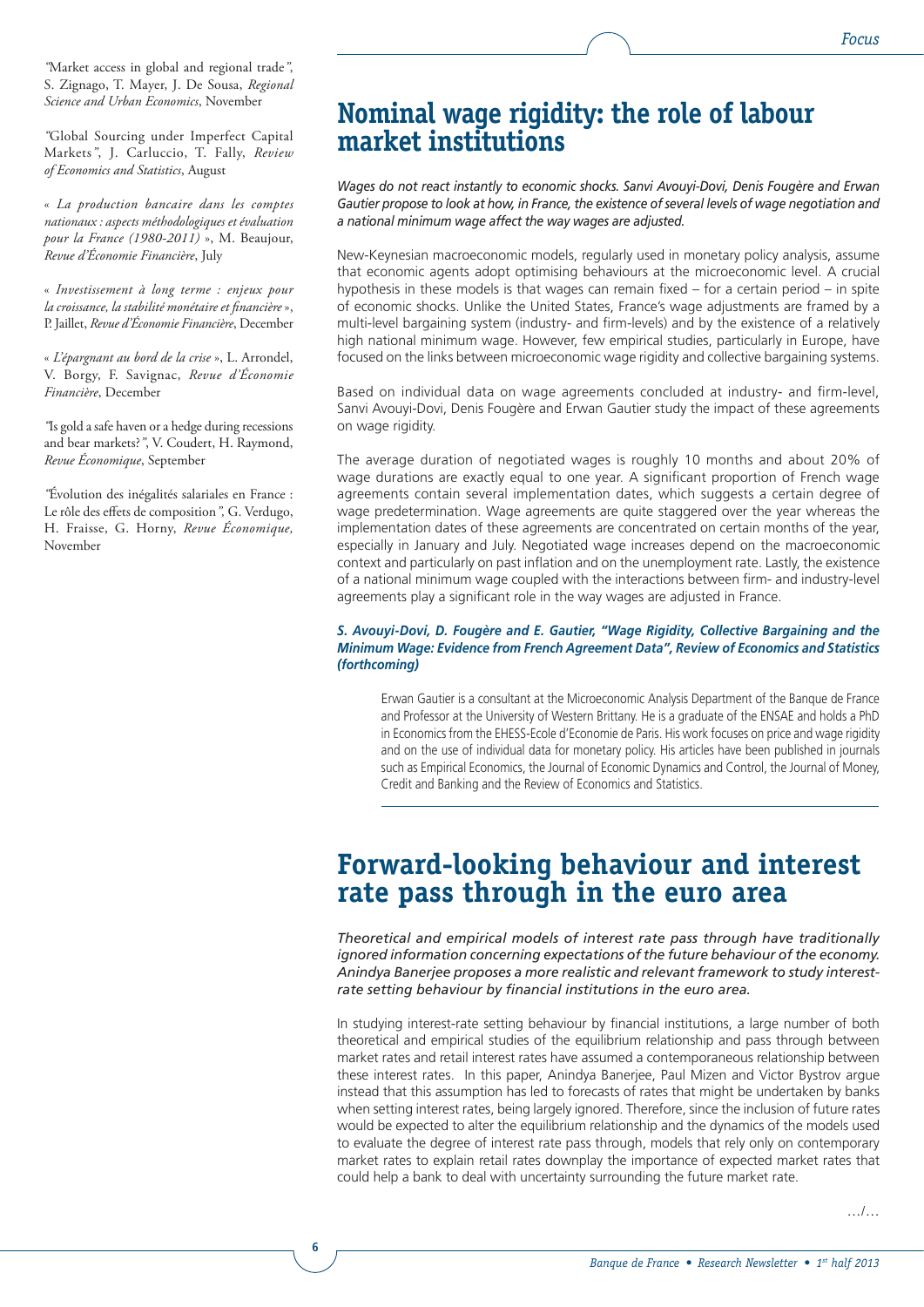#### **Banque de France Working Papers – 2e semestre 2012**

415 "The impact of a `soda tax' on prices. Evidence from French micro data", Nicoletta Berardi, Patrick Sevestre, Marine Tepaut and Alexandre Vigneron

414 "Bilateral Exposures and Systemic Solvency Risk", Christian Gourieroux, Jean-Cyprien Heam and Alain Monfort

413 "Optimal Monetary and Prudential Policies", Fabrice Collard, Harris Dellas, Behzad Diba and Olivier Loisel

412 "Monetary Policy and Herd Behavior: Leaning Against Bubbles", Olivier Loisel, Aude Pommeret and Franck Portier

411 "Bank Ownership and Credit Cycle: the lower sensitivity of public bank lending to the business cycle", Thibaut Duprey

410 "Foreign Entry and Spillovers with Technological Incompatibilities in the Supply Chain", Juan Carluccio and Thibault Fally

409 "Short-term forecasts of French GDP: a dynamic factor model with targeted predictors", Marie Bessec

408 "Export dynamics and sales at home", Nicolas Berman, Antoine Berthou and Jérôme Héricourt

407 "Tails of Inflation Forecasts and Tales of Monetary Policy", Philippe Andrade, Eric Ghysels and Julien Idier

406 "Capital Controls with International Reserve Accumulation: Can this Be Optimal?", Philippe Bacchetta, Kenza Benhima, and Yannick Kalantzis

405 "Did the crisis induce credit rationing for French SMEs?", Elizabeth Kremp and Patrick Sevestre

404 "Households Debt Restructuring: Evidence from the French Experience", Henri Fraisse and Philippe Frouté

403 "Generalizing the Taylor Principle: New Comment", Jean Barthélemy and Magali Marx

402 "Good Luck or Good Policy? An Expectational Theory of Macro-Volatility Switches", Gaetano Gaballo

401 "Nowcasting German GDP: A comparison of bridge and factor models", Pamfili Antipa, Karim Barhoumi, Véronique Brunhes-Lesage and Olivier Darné

A simple theoretical framework is offered to examine forward-looking behaviour by institutions, and forecasts based upon both Nelson-Siegel and principal components methods are introduced into the empirical dynamic models of interest rate setting for the four major euro-area economies. A significant role for forecasts of future money market rates is found in the results, consistent with the practice of using money market funding to re-finance lending of much longer maturities. The results using aggregated data are corroborated using a unique anonymised dataset for individual banks in France.

On-going research by the authors is looking at whether information obtained from a wide range of non-financial data, summarized for example by factors, could be used to consider the impact of monetary and macroeconomic variables as well as yield curve information on expected future short term changes to money market rates. The role of bank-specific characteristics, such as bank size, liquidity, profitability, capitalization and efficiency in interest-rate setting behaviour is also being explored.

#### *A. Banerjee, P. Mizen and V. Bystrov, "How do anticipated changes to short-term market rates influence banks' retail interest rates? Evidence from the four major euro area economies", Journal of Money, Credit and Banking, forthcoming.*

Anindya Banerjee is a scientific expert at the Macro-Analysis and Forecasting Division of the Business Conditions and Macroeconomic Forecasting Directorate. He is Professor of Econometrics at the University of Birmingham in the United Kingdom. In addition to models of interest rate pass through, his current research focuses on large dataset methods including structural factor error correction models and methods of dealing with cross-section dependence and structural breaks in panels of integrated data. He has published in journals such as the Review of Economics and Statistics, the Journal of Applied Econometrics and the International Journal of Forecasting and has been Editor of the Oxford Bulletin of Economics and Statistics since 1989.

# **Near-Cointegrated VAR(p) Term Structure Models**

*The extraction of reliable measures of the expectation and term premium components of long-term bond yields is highly dependent on the persistence of short-term interest rates. Caroline Jardet, Alain Monfort and Fulvio Pegoraro show how best to address this problem using an averaging estimator approach.*

Recent macro-financial literature has focused on the extraction of reliable measures of the expectation component (i.e. the expected path of the short-term rate) and the term premium component (i.e. compensation for bearing interest rate risk) in long-term bond yields, given their significant implications for monetary policy. Unfortunately, we observe relatively little consensus on the empirical properties of these two elements.

In a study co-written with Caroline Jardet and Alain Monfort, we propose an averaging estimator approach to this problem. More precisely, in a VAR setting, we extract a reliable measure of the term premium by means of averaging estimator techniques aimed at optimally solving prediction problems given that highly persistent interest rates processes are present. We call this model the Near-Cointegrated VAR(p) approach.

We find that the NCVAR-based expectation part drives the variability of long-term yields and decreases (increases) when we enter (exit) a recessionary period. This is coherent with empirically observed sustained monetary policy actions transmitted through the expected short-rate channel. The associated term premium measure is rather stable and counter-cyclical, as suggested by interest rates survey-based estimations of yield curve models and by its risk compensation role.

When the persistence of interest rates is not properly accounted for at the estimation stage, we obtain an opposite and contradictory result: the term premium appears to drive the variability of interest rates, whereas the expectation term is almost flat. This strongly suggests that the future sequence of short-term interest rates is not a reliable transmission channel for monetary policy and that risk compensation systematically declined between the 1990s and the beginning of 2007.

*C. Jardet, A. Monfort and F. Pegoraro, ''No-arbitrage near-cointegrated VAR(p) term structure models, term premia and GDP growth", Journal of Banking and Finance, 37 (2013), 389-402.* …/…

**7**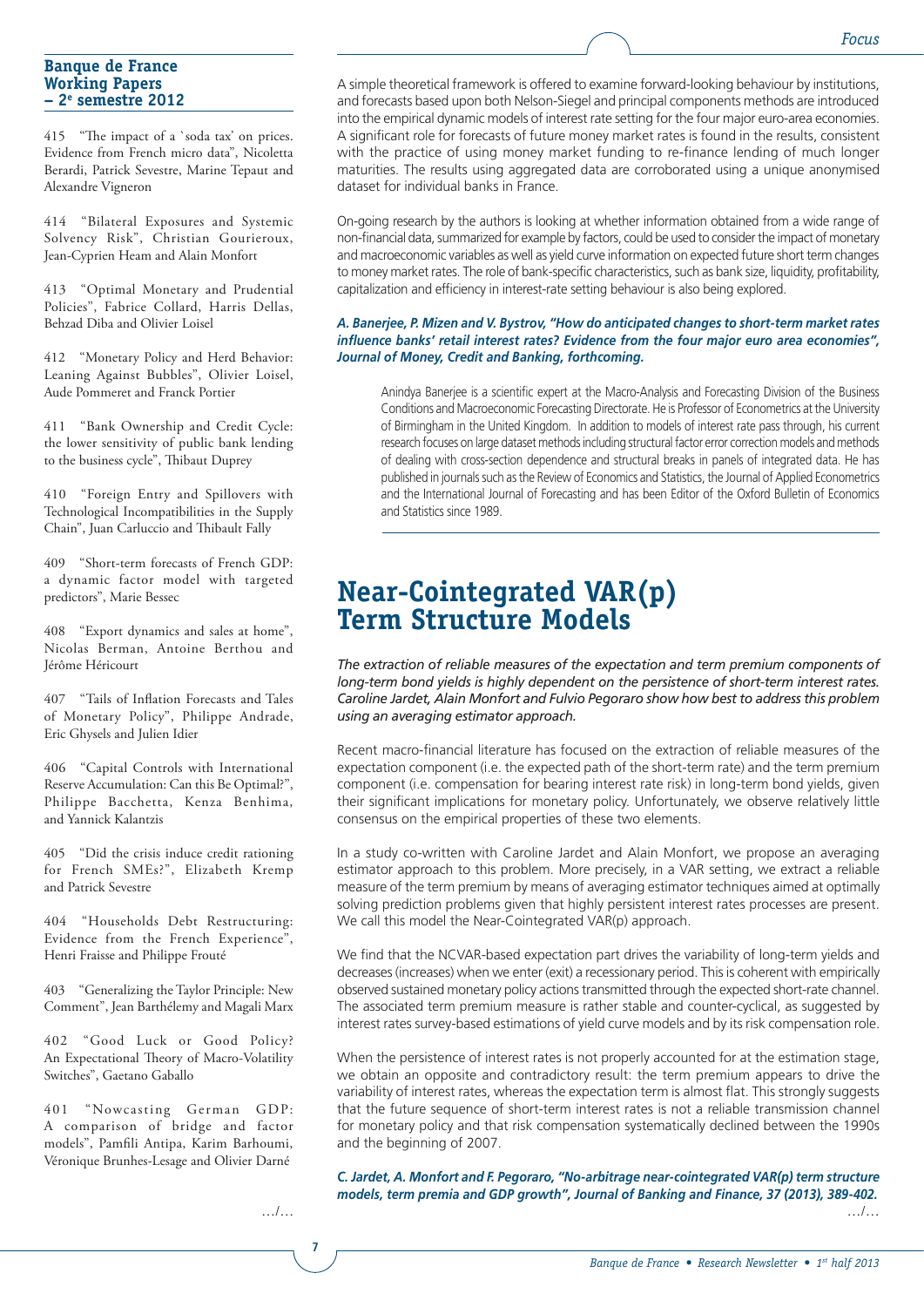400 "Inventory Investment Dynamics and Recoveries: A Comparison of Manufacturing and Retail Trade Sectors", Frédérique Bec and Marie Bessec

399 "Wage and Productivity differentials in Japan. The Role of Labor Market Mechanisms", Yannick Kalantzis, Ryo Kambayashi and Sébastien Lechevalier

398 "Too-connected versus too-big-to-fail: banks' network centrality and overnight interest rates", Silvia Gabrieli

397 "Asset Pricing with Second-Order Esscher Transforms", Alain Monfort and Fulvio Pegoraro

396 "Credit Ratings and Debt Crises", Matthieu Bussière and Annukka Ristiniemi

395 "A model of the euro-area yield curve with discrete policy rates", Jean-Paul Renne

394 "Bank leverage shocks and the macroeconomy: a new look in a data-rich environment", Jean-Stéphane Mésonnier and Dalibor Stevanovic

393 "European Export Performance", Angela Cheptea, Lionel Fontagné and Soledad Zignago

392 "Funding for green growth", Daniel Fuentes Castro

391 "Equilibrium Risk Shifting and Interest Rate in an Opaque Financial System", Edouard Challe, Benoit Mojon and Xavier Ragot

390 "Macro-Prudential Policy and the Conduct of Monetary Policy", Denis Beau, Laurent Clerc and Benoit Mojon

389 "Labour relations quality and productivity: An empirical analysis on French firms", Gilbert Cette, Nicolas Dromel, Rémy Lecat and Anne-Charlotte Paret

388 "Financial Integration and External Sustainability", Pascal Towbin

387 "Private Uncertainty and Multiplicity", Gaetano Gaballo

386 "Why have governments succeeded in reducing French public debt historically and can these successes inspired us for the future? An historical perspective since 1890", Gilles Dufrénot and Karim Triki

385 "Public debt ratio and its determinants in France since 1890 Does econometrics support the historical evidence?", Gilles Dufrénot and Karim Triki

**8**

Fulvio Pegoraro has been a senior economist at the Financial Economics Research Division since November 2006. He holds a PhD in Economics (University Ca' Foscari of Venice) and a Ph.D. in Applied Mathematics (Paris Dauphine University). His research interests cover Dynamic Term Structure Models, Asset Pricing and Financial Econometrics. His research has appeared in the Journal of Financial Econometrics and Journal of Banking and Finance.

## **Bilateral Exposures and Systemic Solvency Risk**

*Based on detailed examination of the exposures between financial institutions, interbank network analysis is an alternative to the systemic risk measures based on market data. This explicit measure of contagion effects represents a new tool for the supervisory assessment of systemic risk.*

In a publication co-authored with Christian Gouriéroux, Jean-Cyprien Héam and Alain Monfort propose a structural model of interconnections between banks. For any exogenous shock and any given degree of interconnection, the propagation of the shock through the network can be computed. The model can therefore easily be used as an operational tool. Moreover, from a theoretical viewpoint, the model clearly reveals the complex effects of different levels of interconnectedness on network shock propagation. For instance, a high level of interconnection can diminish average losses, but increase their variances. Lastly, in order to measure the consequences of interconnectedness, the authors propose a method to decompose the effects of a shock into two components. The first component reflects the direct effects of a shock whereas the second component stands for indirect effects, i.e. the part of interconnectedness in the shock diffusion. Using a concrete example, the authors use the decomposition to quantify the effects of interconnections on the probability of default of each bank in the network.

#### *C. Gouriéroux, J.-C. Héam and A. Monfort, ''Bilateral exposures and systemic solvency risk,'' Canadian Journal of Economics, 2012, 45(4).*

Jean-Cyprien Héam is an economist at the Research Directorate of the Autorité de Contrôle Prudentiel (France's Prudential Supervisory Authority) and a PhD student at CREST (Centre de Recherche en Économie et STatistique). His research topics are focused on the analysis of systemic risk using network modeling. He is a graduate of the ENSAE and the Ecole Centrale Lyon.

## **A Pitfall with Estimated DSGE-Based Government Spending Multipliers**

*An accurate estimate of fiscal multipliers is crucial when devising consolidation plans. Julien Matheron and Jean-Guillaume Sahuc show that omitting the endogenous component of government policy would lead an econometrician to underestimate them.*

Standard practice in the estimation of DSGE models is to assume that government consumption expenditures are described by an exogenous process and are separable in the utility function. This standard practice has been adopted in the most recent analyses of fiscal policy.

In this paper, Patrick Fève, Julien Matheron, and Jean-Guillaume Sahuc argue that both short-run and long-run government spending multipliers obtained in this literature may be downward biased. This is so because the standard approach does not typically allow for the possibility that private consumption and government spending are Edgeworth complements in the utility function (i.e. the marginal utility of private consumption increases with government spending) and that government spending has an endogenous countercyclical component (automatic stabiliser).

A countercyclical component in the government spending rule and Edgeworth complementarity work in opposite directions in terms of generating correlation between output and government expenditures. Edgeworth complementarity tends to increase the correlation between output and government spending since, under such a configuration, an increase in government expenditures would induce people to consume more; at the same time, a countercyclical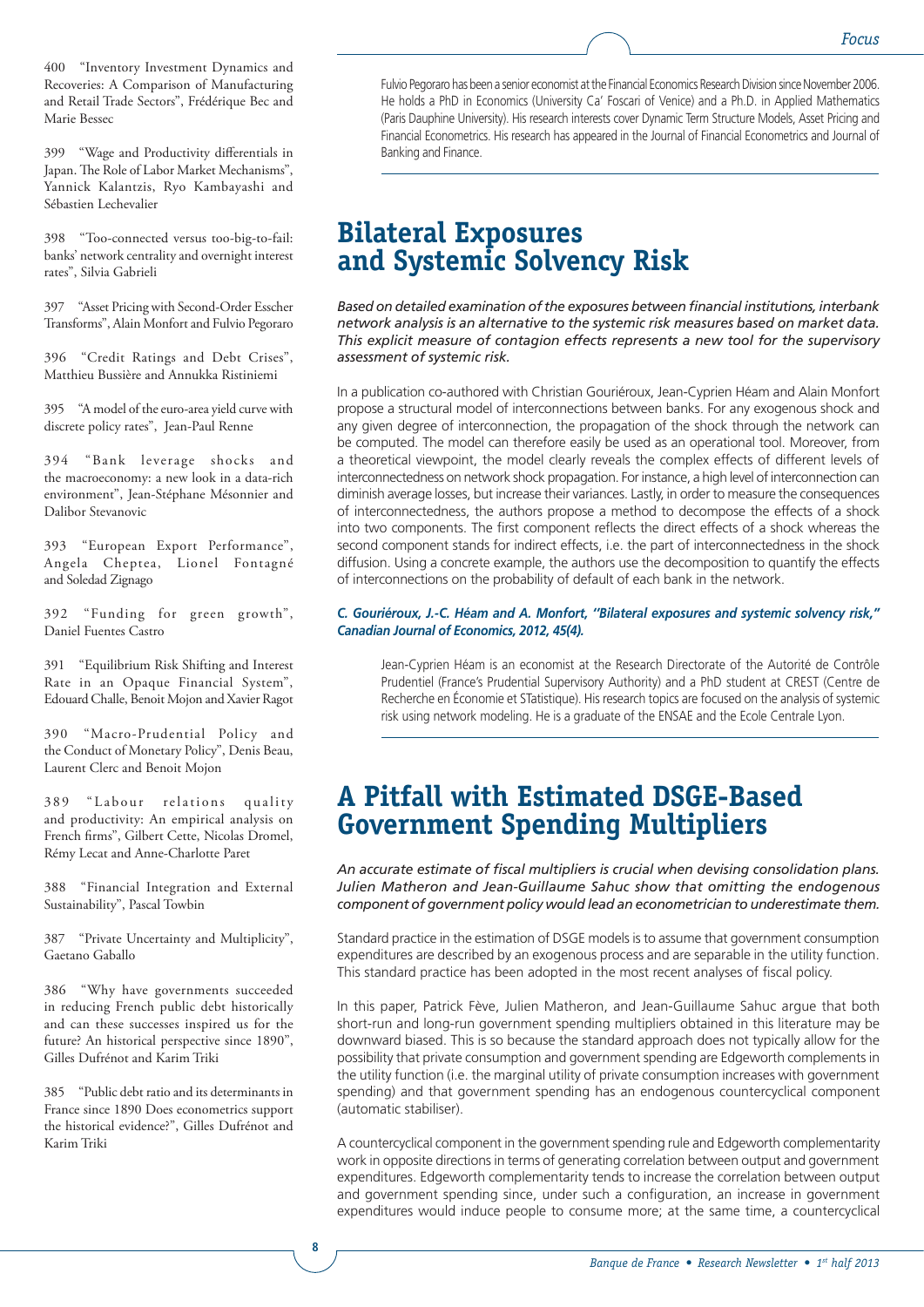component in the policy rule reduces this correlation, by construction. This yields a trade-off: given an observed pattern of correlation between output and government spending that an analyst seeks to match, a highly countercyclical endogenous component of policy must be offset by a high degree of Edgeworth complementarity. Since the multiplier increases with the degree of Edgeworth complementarity, this will mechanically translate into a large multiplier. Conversely, omitting the endogenous component of policy will imply a small degree of complementarity, thus yielding a smaller multiplier.

#### *Fève, P., Matheron, J. and Sahuc J.-G. (2012), "A Pitfall with Estimated DSGE-Based Government Spending Multipliers", American Economic Journal: Macroeconomics (forthcoming).*

*Julien Matheron is head of the Monetary Policy Research Division. His research on quantitative macroeconomics has been published in journals such as the American Economic Journal: Macroeconomics, The Economic Journal, the Journal of Money, Credit and Banking, the Review of Economic Dynamics, and the International Journal of Central Banking.*

*Jean-Guillaume Sahuc is deputy head of the Monetary Policy Research Division. His research on quantitative macroeconomics and macroeconometrics has been published in journals such as the American Economic*  Journal: Macroeconomics, The Economic Journal, the Journal of Money, Credit and Banking, the Journal *of Macroeconomics, and the International Journal of Central Banking.*

## **Market access in global and regional trade**

*Using a theory-based measure on a large set of countries, industries, and years, Soledad Zignago shows that market access difficulties have fallen noticeably since 1980, particularly for developing countries' exporters in accessing developed markets.*

How impeded are goods by national borders? Do trade costs still matter in the modern era, which seems characterised by a fall in all types of transaction costs? Complaints regarding restrictions in the access to foreign markets quite naturally become louder in times of economic crisis, when countries claim to be very open and accuse their trading partners of restricting their imports in an unfair manner. In the current context of seemingly stalled WTO negotiations, and rising protectionist pressures, a rigorous measure of the difficulties to access markets encountered by exporters can contribute to the policy debate.

This paper develops a method to measure difficulties in market access over a large set of industries and countries (both developing and developed), during the period 1980–2006. We use a micro-founded heterogeneous-consumers model to estimate the impact of national borders on global and regional trade flows. Difficulties in market access are measured as a (negative) deviation from a theoretical benchmark, which is given by the border effects method comparing imports from foreign countries to « imports » from domestic producers, (facing the best possible market access).

## **Acknowledgement of discussants**

**9**

The following discussants contributed insightful remarks and suggestions to DGEI's weekly seminar over the second Semester of 2012. They are thanked wholeheartedly for their support.

David Bounie (France Telecom) Bahattin Buyuksahin (IEA) Pierre Cahuc (CREST) Emmanuel Dhyne (BNB) Pauline Givord (INSEE) Christian Gouriéroux (ENSAE) Yannick Kalantzis (SEMSI) Pamina Koenig (ENS) Jean-Paul L'Huillier (Einaudi) Christophe Perignon (HEC) Kostas Tsatsaronis (BRI)

Results show that difficulties faced by developing countries' exporters in accessing developed markets are 50% higher than those faced by Northern exporters. These difficulties have however fallen noticeably since 1980 in all industries. It is 23 times easier to enter Northern and Southern markets for a Southern country exporter in 2006 than in 1980. Expressed in tariff-equivalent, the level of protection implied when crossing a border fell from 180% to 89% for this same sample. While tariffs still have an influence on trade patterns, they do not seem to explain a substantial part of the border effect. Lastly, our measure offers a renewal of the assessment of the impact of regional trading arrangements. The EU, NAFTA, ASEAN and MERCOSUR agreements all tend to reduce the estimated degree of market fragmentation within those zones, with the expected ranking between their respective trade impact.

#### *José de Sousa, Thierry Mayer, Soledad Zignago, ''Market access in global and regional trade,'' Regional Science and Urban Economics, 42(6), 2012*

Soledad Zignago is deputy head at the Competitiveness and International Trade Analysis Division of the Microeconomic and Structural Analysis Directorate. Beside market access, her works focus on competitiveness, specialisation and prices in the international trade. Her articles have been published in journals such as *Economic Policy, Canadian Journal of Economics, Papers in Regional Science* and *Asia Pacific Business Review.*